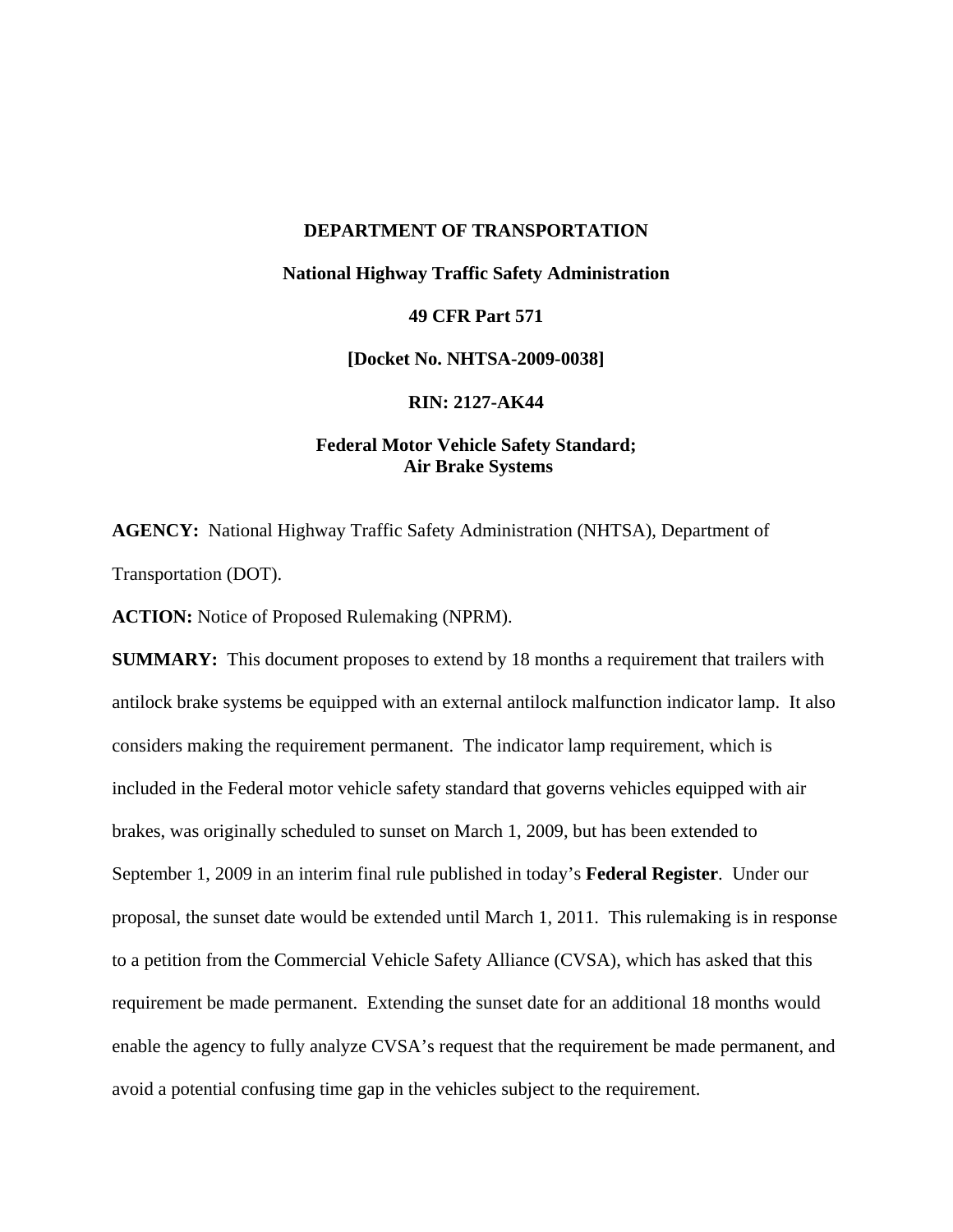**DATES:** You should submit your comments early enough to ensure that the Docket receives them not later than **[INSERT DATE 30 DAYS AFTER PUBLICATION IN THE FEDERAL REGISTER]**. Comments may be combined with ones on the accompanying interim final rule, which is being published today using the same docket number.

**ADDRESSES**: You may submit comments to the docket number identified in the heading of this document by any of the following methods:

- Federal eRulemaking Portal: Go to http://www.regulations.gov. Follow the online instructions for submitting comments.
- Mail: Docket Management Facility: U.S. Department of Transportation, 1200 New Jersey Avenue S.E., West Building Ground Floor, Room W12-140, Washington, D.C. 20590-0001.
- Hand Delivery or Courier: 1200 New Jersey Avenue S.E., West Building Ground Floor, Room W12-140, between 9 a.m. and 5 p.m. ET, Monday through Friday, except Federal holidays.
- Fax: 202-493-2251

*Instructions:* For detailed instructions on submitting comments and additional information on the rulemaking process, see the Public Participation heading of the Supplementary Information section of this document. Note that all comments received will be posted without change to http://www.regulations.gov, including any personal information provided. Please see the Privacy Act heading below.

*Privacy Act*: Anyone is able to search the electronic form of all comments received into any of our dockets by the name of the individual submitting the comment (or signing the comment, if submitted on behalf of an association, business, labor union, etc.). You may review DOT's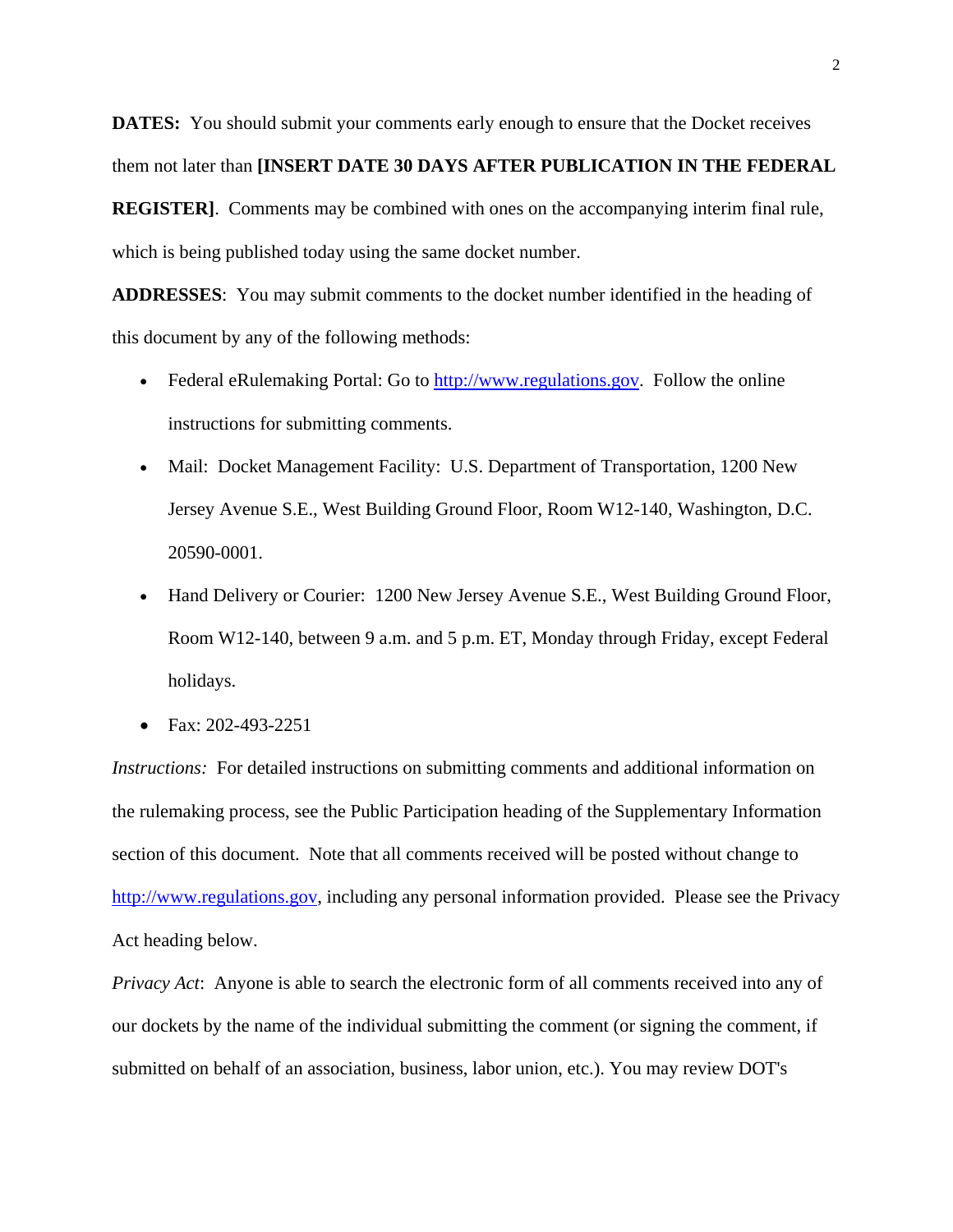complete Privacy Act Statement in the *Federal Register* published on April 11, 2000 (65 FR 19477-78) or you may visit http://DocketInfo.dot.gov .

*Docket*: For access to the docket to read background documents or comments received, go to http://www.regulations.gov. or the street address listed above. Follow the online instructions for accessing the dockets.

# **FOR FURTHER INFORMATION CONTACT:** For non-legal issues, you may call Mr.

George Soodoo, Office of Crash Avoidance Standards (Phone: 202-366-4931; FAX: 202-366- 7002). For legal issues, you may call Mr. Ari Scott, Office of the Chief Counsel (Phone: 202- 366-2992; FAX: 202-366-3820). You may send mail to these officials at: National Highway Traffic Safety Administration, 1200 New Jersey Avenue, S.E., Washington, D.C. 20590.

# **SUPPLEMENTARY INFORMATION:**

# TABLE OF CONTENTS

- II. Summary of the CVSA Petitions
- III. Agency Analysis and Proposal
- IV. Shortened Comment Period
- V. Public Participation
- VI. Rulemaking Analyses and Notices

# **I. Background**

The final rule requiring antilock brake systems (ABS) on truck tractors, other air-braked heavy vehicles including trailers, and hydraulic-braked trucks was published in the **Federal Register** (60 FR 13216) on March 10, 1995. As amended by that final rule, FMVSS No. 121,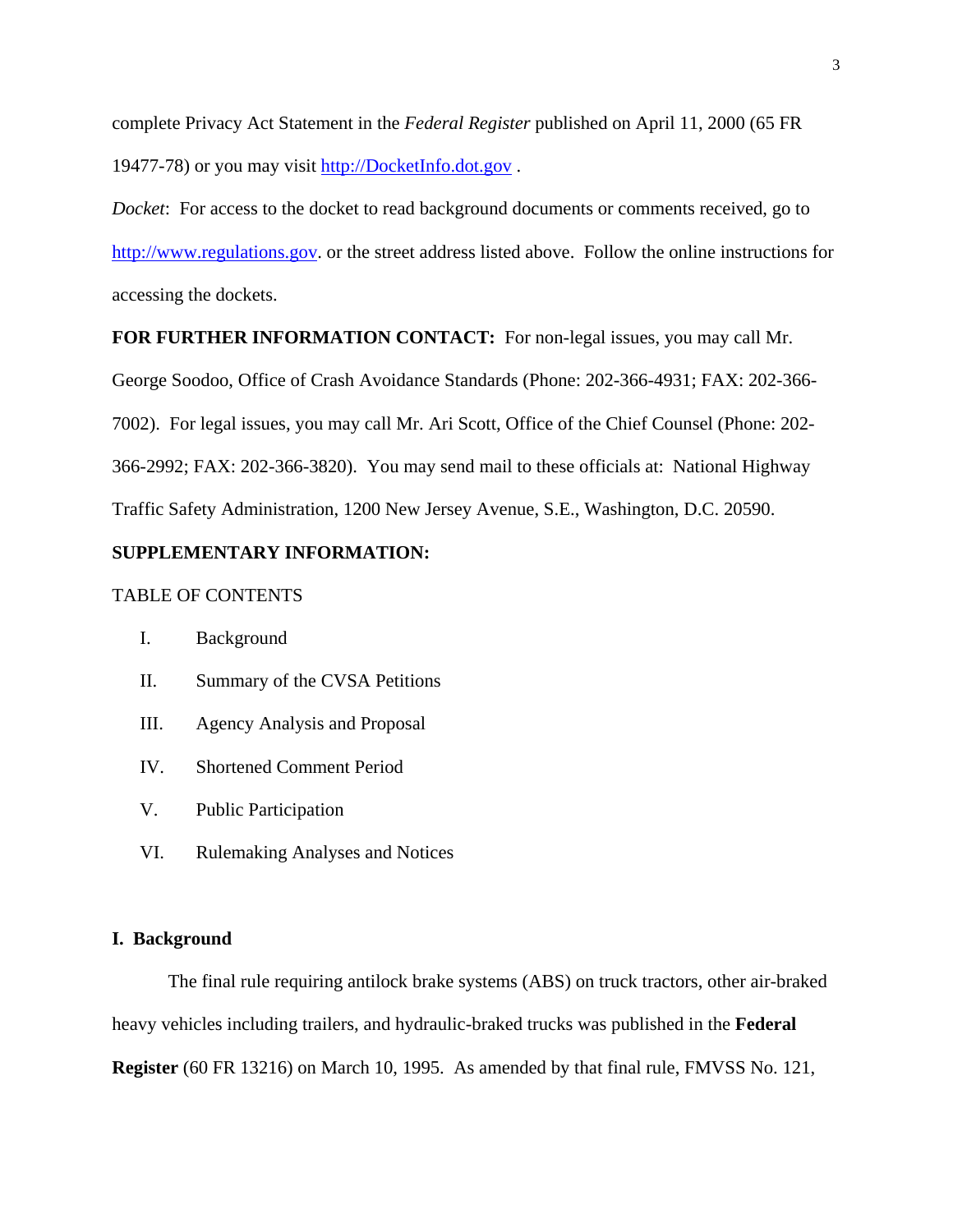Air Brake Systems, required two separate in-cab ABS malfunction indicator lamps for each truck tractor, one for the tractor's ABS (effective March 1, 1997) and the other for the trailer's ABS (effective March 1, 2001). The final rule also required air-braked trailers to be equipped with an externally mounted ABS malfunction lamp (effective March 1, 1998) so that the driver of a non-ABS equipped tractor or a pre-2001 ABS-equipped tractor towing an ABS-equipped trailer would be alerted in the event of a malfunction in the trailer ABS.

The requirement for the trailer-mounted ABS malfunction indicator lamp was originally scheduled to expire on March 1, 2009. The agency established this sunset date in light of the fact that, after this eight-year period, many of the pre-2001 tractors without the dedicated trailer ABS malfunction indicator lamp would no longer be in long-haul service. The agency based its decision on the belief that the typical tractor life was five to seven years, and therefore decided on an eight-year period for the external ABS malfunction indicator lamp requirement. We further stated our belief that there would be no need for a redundant ABS malfunction lamp mounted on the trailer after the vast majority of tractors were equipped with an in-cab ABS malfunction indicator lamp for the trailer.

### **II. Summary of the CVSA Petitions**

CVSA is an international not-for-profit organization comprised of local, state, provincial, territorial and federal motor carrier safety officials and industry representatives from the United States, Canada, and Mexico. The CVSA promotes commercial vehicle safety and sponsors vehicle inspections by partnering with the Federal Motor Carrier Safety Administration (FMCSA), Pipeline and Hazardous Materials Safety Administration, Canadian Council of Motor Transport Administrators, Transport Canada, and the Secretariat of Communications and Transportation (Mexico).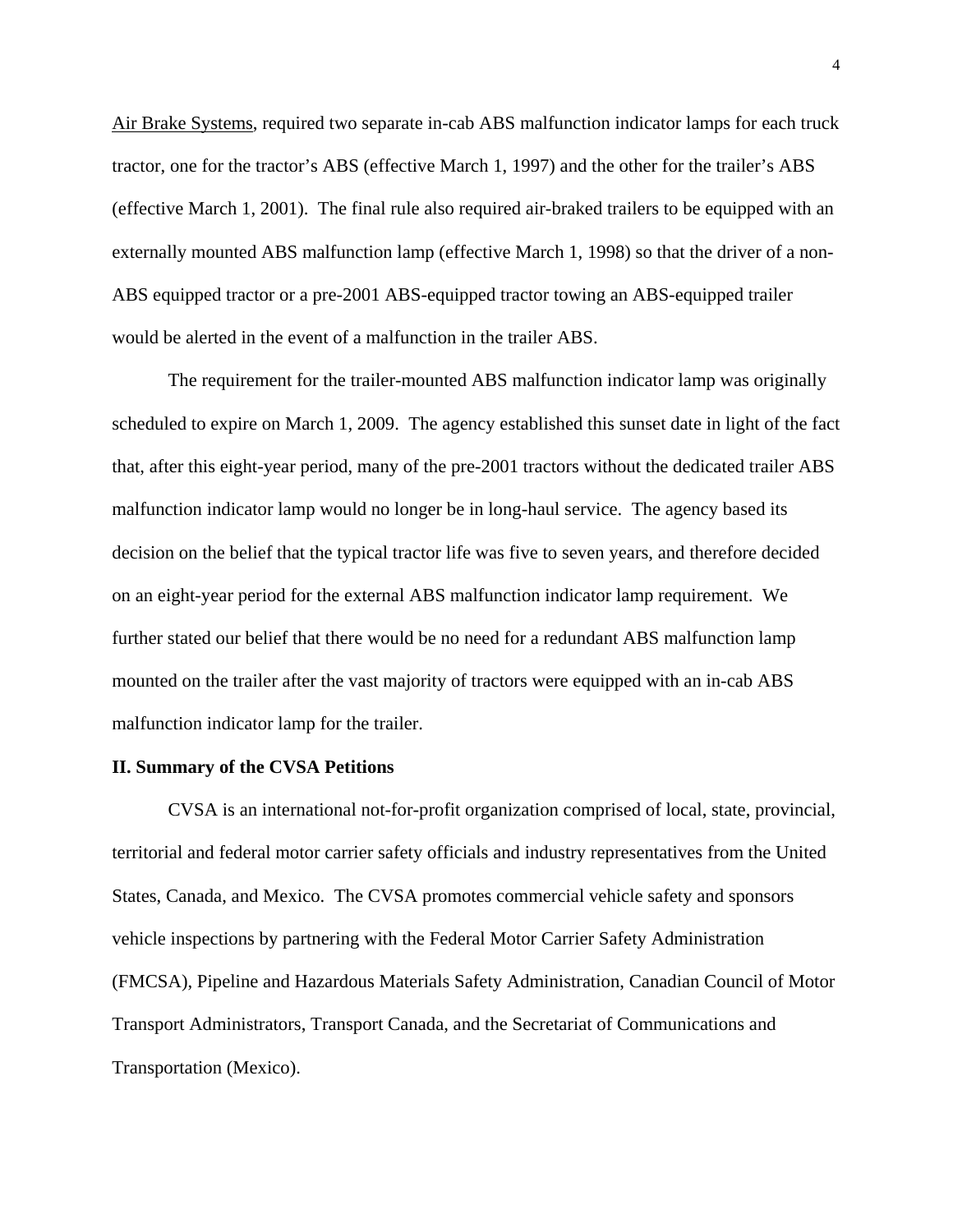On October 22, 2007, CVSA petitioned the National Highway Traffic safety

Administration (NHTSA) to amend FMVSS No. 121, Air Brake Systems, to make the requirement for the external antilock malfunction indicator lamp permanent instead of allowing it to expire, as originally intended, on March 1, 2009 (and is subsequently being modified to September 1, 2009, by an accompanying interim final rule). CVSA included in its petition suggested regulatory text along with its rationale for why the extension should be permanent. Since receiving the petition, the agency has received letters of support for the CVSA petition from the Truck Trailer Manufacturers Association, the Owner Operator Independent Drivers Association, and the Heavy Duty Brake Manufacturers Council.

On October 15, 2008 CVSA again petitioned NHTSA to amend FMVSS No. 121, requesting that the agency issue a "stay" of the sunset date of March 1, 2009 for the external ABS warning lamp. CVSA stated that a "stay" would prevent a time gap in the regulation, while NHTSA continues to evaluate its 2007 petition. CVSA stated that the vehicle inspection process has already been complicated by the phased-in ABS and ABS malfunction indicator lamp requirements and a gap would further complicate the inspection process and cause additional confusion for drivers and maintenance personnel.

#### **III. Agency Analysis and Proposal**

The CVSA petitions raise two main issues that the agency will address. The first issue relates to ensuring that a driver or inspector can determine the operational status of a trailer ABS, if the trailer is not equipped with an external ABS lamp or the tractor is a pre-2001 tractor without the trailer in-cab ABS warning lamp. The second issue relates to the use of the external trailer ABS warning lamp for diagnostic purposes. We note that CVSA did not provide data indicating the number of pre-2001 truck tractors it believed to still be in long haul service.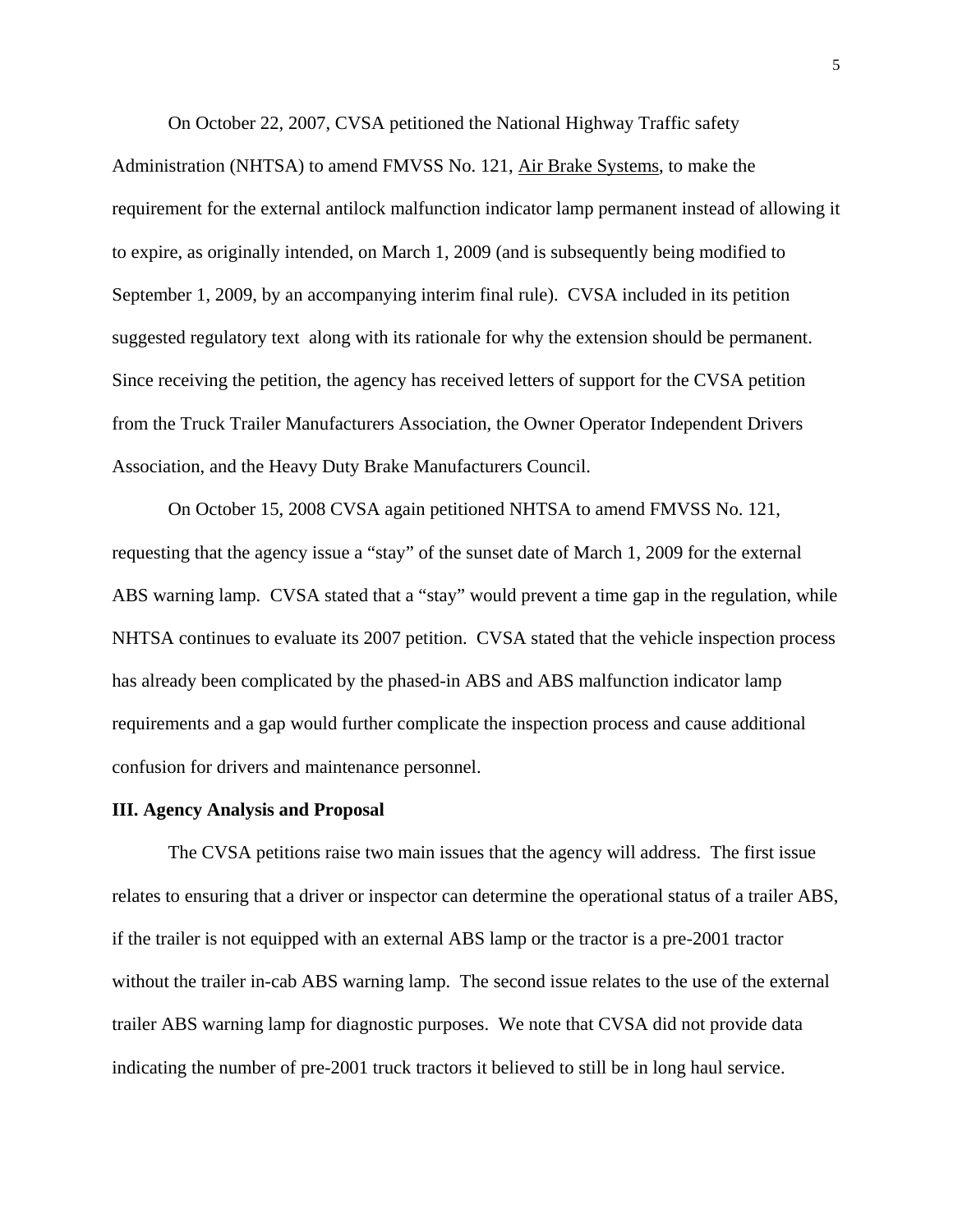The agency wants to ensure that drivers and inspectors can determine if a ABS trailer system is functioning, and we also want to avoid imposing unnecessary burdens on trailer manufacturers. Moreover, NHTSA is also concerned about the complications and confusion that could arise for drivers and inspectors, if the ABS warning lamp requirement sunsets and then NHTSA decides to extend it, either permanently or for some fixed period of time.

While we are continuing to evaluate whether a permanent or long-term extension would be appropriate, we have tentatively concluded that a two-year extension is in the interests of motor vehicle safety. This extension would prevent a potential gap in the regulation and allow the agency additional time to evaluate all the arguments raised in the CVSA petitions.

Given the imminence of the March 1, 2009 sunset, it is not possible for us to complete notice and comment rulemaking prior to that time. We are therefore publishing two related documents in today's **Federal Register**. We are publishing an interim final rule that extends the sunset date for six months, to September 1, 2009, as well as this proposed rule which would extend the sunset date for an additional 18 months, to March 1, 2011. The interim final rule will prevent the lamp requirement from sunsetting prior to our making a decision on the NPRM.

Accordingly, NHTSA is granting the petitions in part and is proposing to extend the sunset date by an additional 18 months, from September 1, 2009 to March 1, 2011. NHTSA expects to be able to fully analyze the issues raised by the petitions within this time frame and further address the issues raised by the CVSA petitions prior to March 1, 2011. Furthermore, depending on the comments received in response to this document, if the agency is able to fully resolve the outstanding issues, the agency may in a final rule based on this NPRM decide to remove the sunset provision entirely and make the requirement for the indicator lamp permanent.

#### **IV. Shortened Comment Period**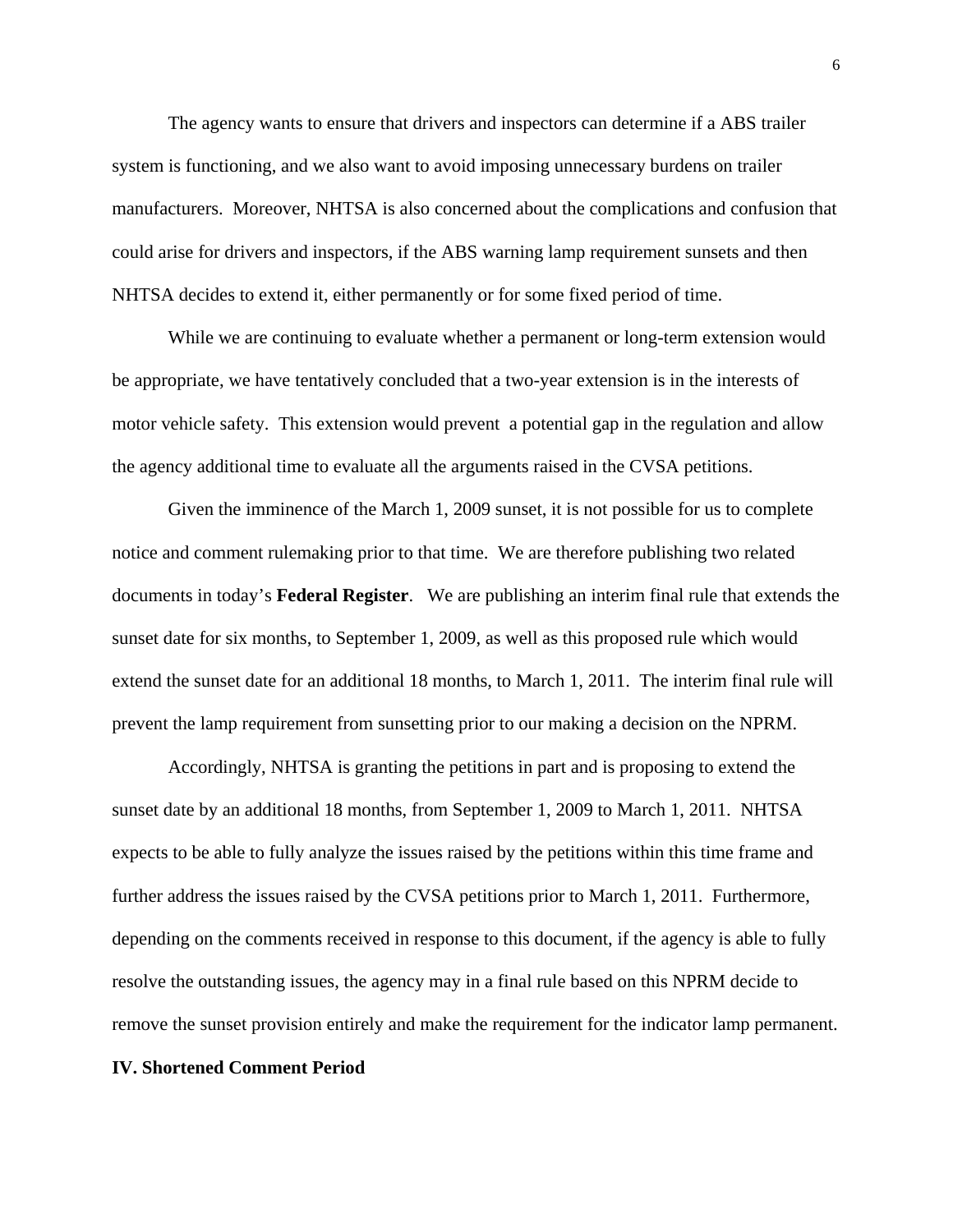Given the short time before the sunset of the lamp requirement, even with the six-month extension provided in the interim final rule, we are providing a 30-day comment period. Because the full duration of the extension is only six months, we believe this shortened comment period is appropriate. We also note that the subject of the proposal is the extension of a longstanding existing requirement. Therefore, there has been considerable experience with the requirement at issue.

#### **V. Public Participation**

#### **How do I prepare and submit comments?**

Your comments must be written and in English. To ensure that your comments are correctly filed in the Docket, please include the docket number of this document in your comments.

Your comments must not be more than 15 pages long. (49 CFR 553.21). We established this limit to encourage you to write your primary comments in a concise fashion. However, you may attach necessary additional documents to your comments. There is no limit on the length of the attachments.

Please submit two copies of your comments, including the attachments, to Docket Management at the address given above under ADDRESSES.

Comments may also be submitted to the docket electronically by logging onto the Docket Management System website at http://www.regulations.gov. Follow the online instructions for submitting comments.

Please note that pursuant to the Data Quality Act, in order for substantive data to be relied upon and used by the agency, it must meet the information quality standards set forth in the OMB and DOT Data Quality Act guidelines. Accordingly, we encourage you to consult the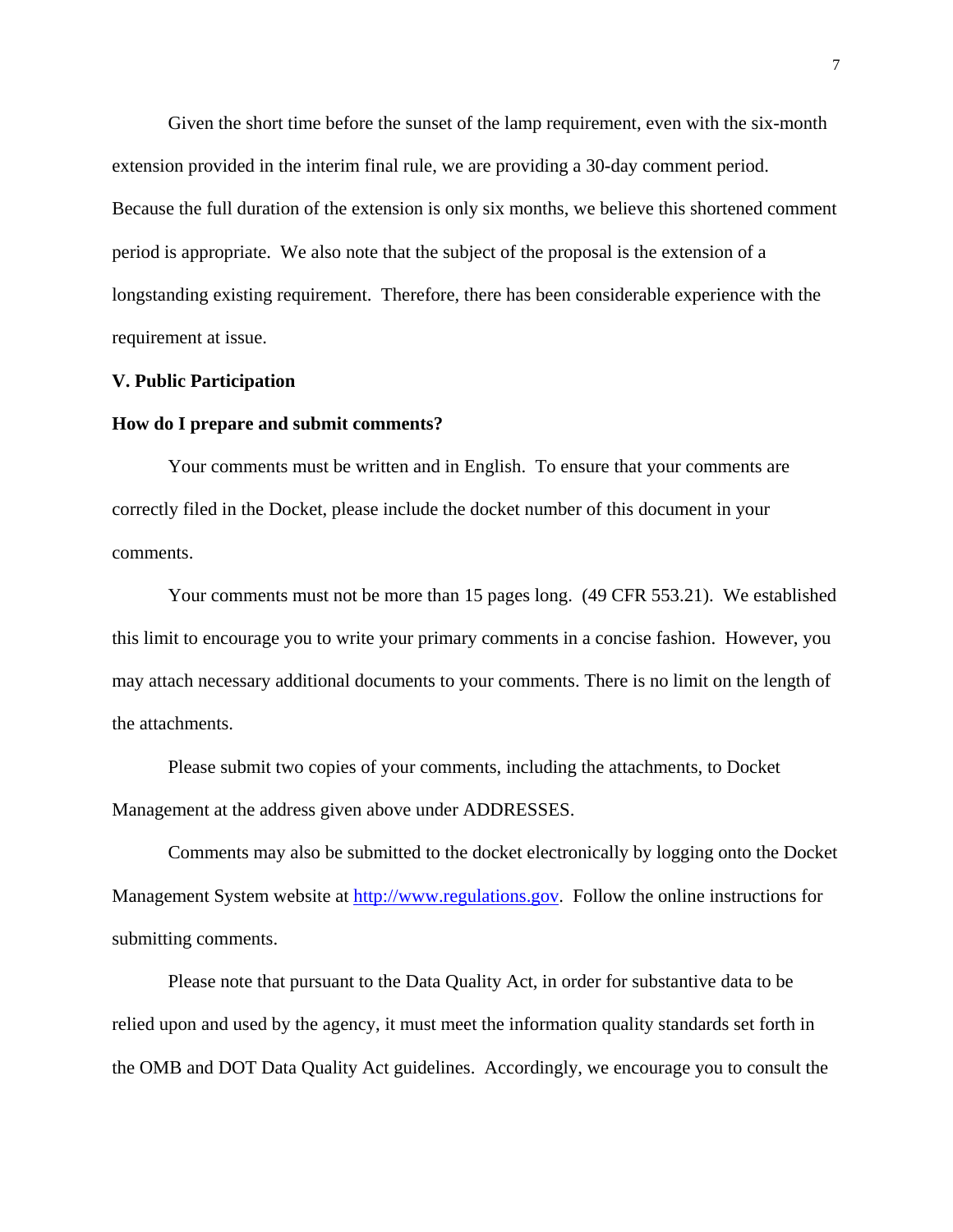guidelines in preparing your comments. OMB's guidelines may be accessed at http://www.whitehouse.gov/omb/fedreg/reproducible.html. DOT's guidelines may be accessed at http://dms.dot.gov.

# **How can I be sure that my comments were received?**

If you wish Docket Management to notify you upon its receipt of your comments, enclose a self-addressed, stamped postcard in the envelope containing your comments. Upon receiving your comments, Docket Management will return the postcard by mail.

## **How do I submit confidential business information?**

If you wish to submit any information under a claim of confidentiality, you should submit three copies of your complete submission, including the information you claim to be confidential business information, to the Chief Counsel, NHTSA, at the address given above under FOR FURTHER INFORMATION CONTACT. In addition, you should submit two copies, from which you have deleted the claimed confidential business information, to Docket Management at the address given above under ADDRESSES. When you send a comment containing information claimed to be confidential business information, you should include a cover letter setting forth the information specified in our confidential business information regulation. (49 CFR Part 512.)

#### **Will the agency consider late comments?**

We will consider all comments that Docket Management receives before the close of business on the comment closing date indicated above under DATES. To the extent possible, we will also consider comments that Docket Management receives after that date. If Docket Management receives a comment too late for us to consider in developing a final rule (assuming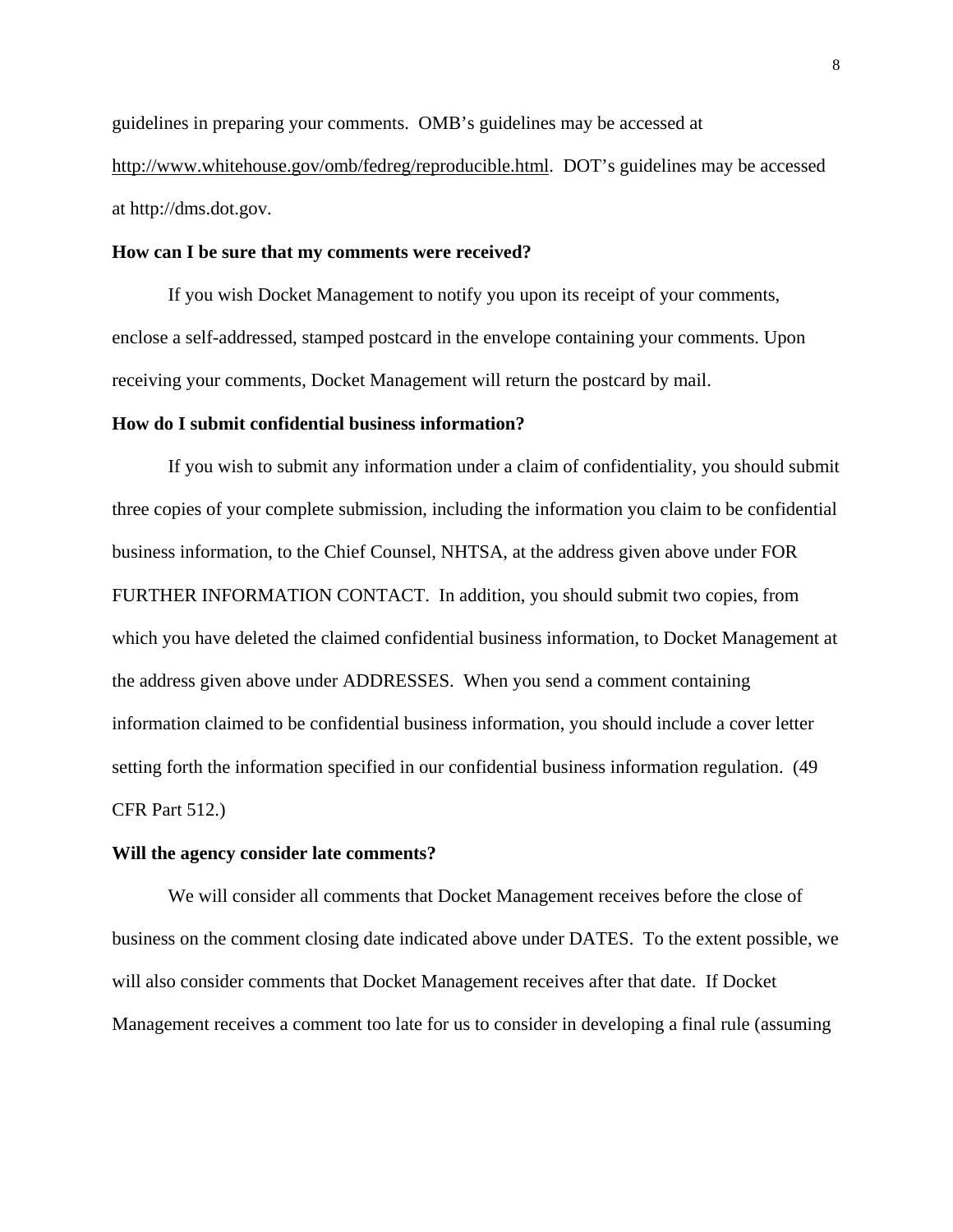that one is issued), we will consider that comment as an informal suggestion for future rulemaking action.

# **How can I read the comments submitted by other people?**

You may read the comments received by Docket Management at the address given above under ADDRESSES. The hours of the Docket are indicated above in the same location. You may also see the comments on the Internet. To read the comments on the Internet, go to http://www.regulations.gov. Follow the online instructions for accessing the dockets.

Please note that even after the comment closing date, we will continue to file relevant information in the Docket as it becomes available. Further, some people may submit late comments. Accordingly, we recommend that you periodically check the Docket for new material.

#### **VI. Rulemaking Analyses and Notices**

# Executive Order 12866 and DOT Regulatory Policies and Procedures

This action was not reviewed by the Office of Management and Budget under E.O. 12866. The agency has considered the impact of this action under the Department of Transportation's regulatory policies and procedures (44 FR 11034; February 26, 1979), and has determined that it is not "significant" under them.

This document proposes to delay the sunset date of the antilock malfunction indicator lamp requirement from September 1, 2009 to March 1, 2011. Since trailers manufactured after March 1, 1998 have already been complying with the requirement and the agency is merely proposing to extend the requirement for an additional two years, the impact on costs is not significant. Not supplying a lamp could result in a trailer that could be made for a few dollars less. We estimate the costs to be so minimal that preparation of a full regulatory evaluation is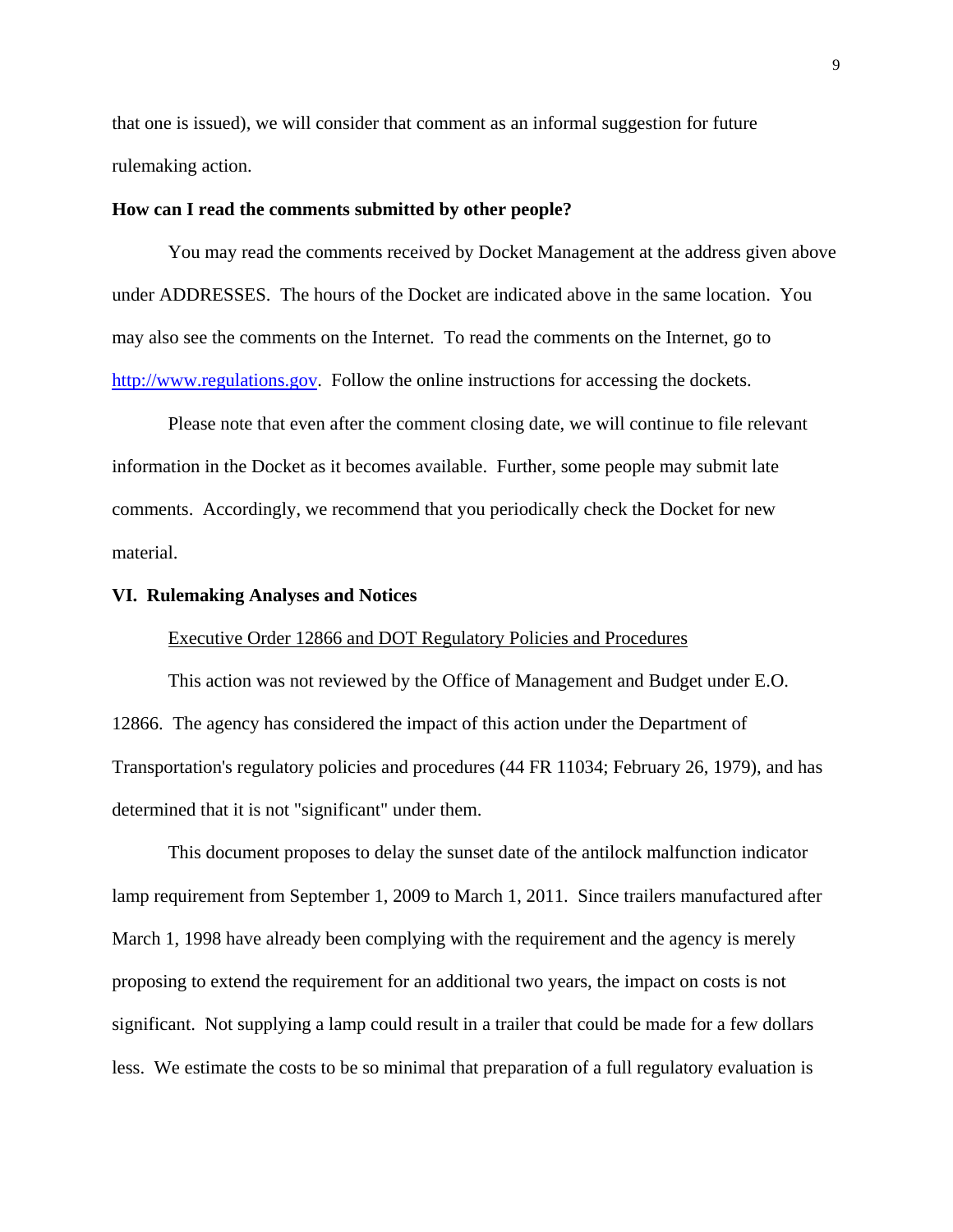not required.

# Regulatory Flexibility Act

Pursuant to the Regulatory Flexibility Act, 5 U.S.C. 60l et seq., NHTSA has evaluated the effects of this action on small entities. I hereby certify that this proposed rule would not have a significant impact on a substantial number of small entities. This proposal would merely extend a sunset provision in FMVSS No. 121. No other changes are being proposed in this document. Small organizations and small government units would not be significantly affected since this proposed action would not affect the price of new motor vehicles. Trailer manufacturers would not be required to install new systems but rather continue to install the systems they are already installing for two additional years.

# Executive Order 13132 (Federalism)

NHTSA has examined today's proposed rule pursuant to Executive Order 13132 (64 FR 43255, August 10, 1999) and concluded that no additional consultation with States, local governments or their representatives is mandated beyond the rulemaking process. The agency has concluded that the proposed rule does not have federalism implications because it does not have "substantial direct effects on the States, on the relationship between the national government and the States, or on the distribution of power and responsibilities among the various levels of government."

Further, no consultation is needed to discuss the preemptive effect of today's proposed rule. NHTSA's safety standards can have preemptive effect in at least two ways. First, the National Traffic and Motor Vehicle Safety Act contains an express preemption provision: "When a motor vehicle safety standard is in effect under this chapter, a State or a political subdivision of a State may prescribe or continue in effect a standard applicable to the same aspect of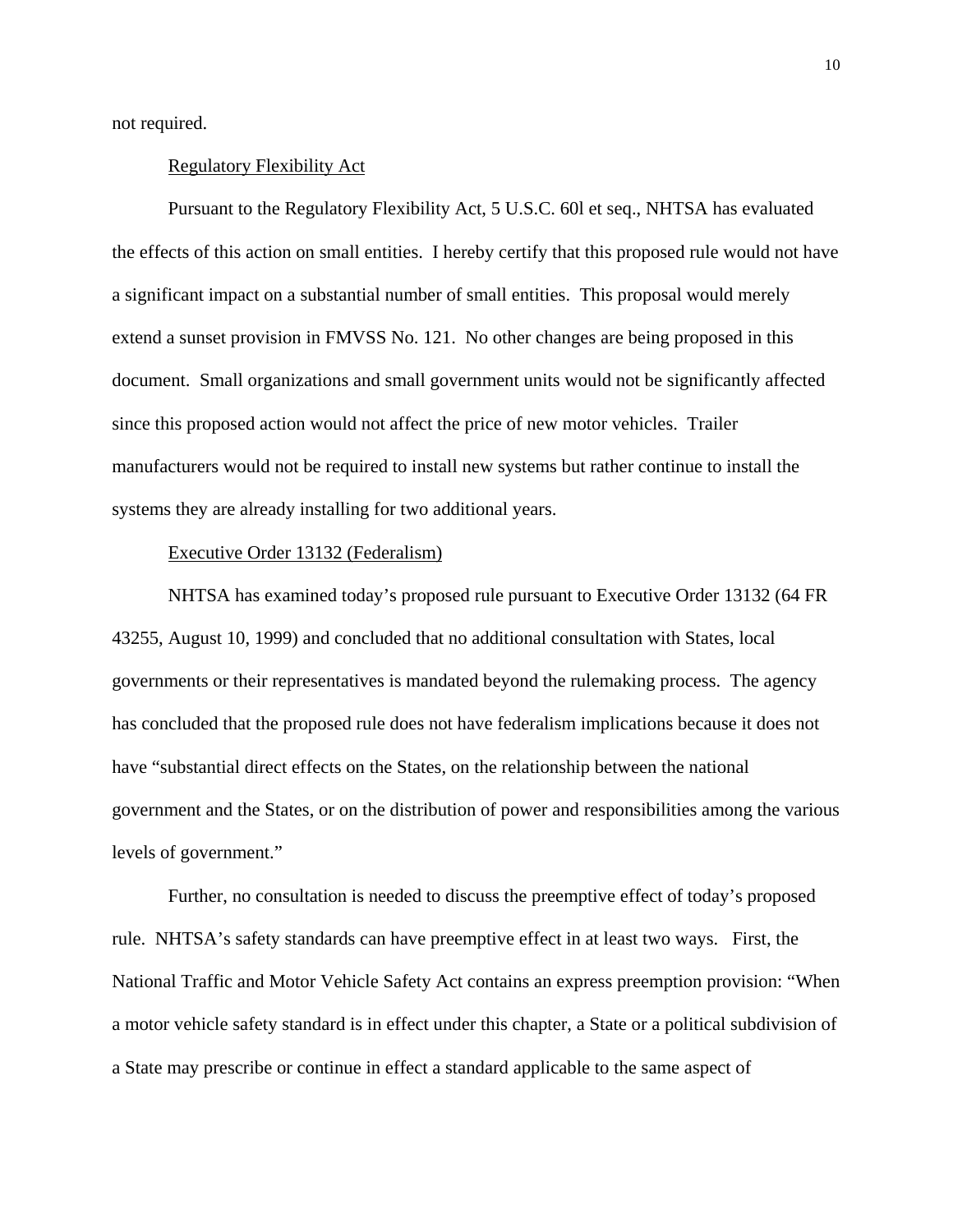performance of a motor vehicle or motor vehicle equipment only if the standard is identical to the standard prescribed under this chapter." 49 U.S.C. 30103(b)(1). It is this statutory command that unavoidably preempts State legislative and administrative law, not today's rulemaking, so consultation would be unnecessary.

Second, the Supreme Court has recognized the possibility of implied preemption: State requirements imposed on motor vehicle manufacturers, including sanctions imposed by State tort law, can stand as an obstacle to the accomplishment and execution of a NHTSA safety standard. When such a conflict is discerned, the Supremacy Clause of the Constitution makes the State requirements unenforceable. See Geier v. American Honda Motor Co., 529 U.S. 861 (2000). NHTSA has considered today's proposed rule and does not currently foresee any potential State requirements that might conflict with it. Without any conflict, there could not be any implied preemption.

# Executive Order 12988 (Civil Justice Reform)

With respect to the review of the promulgation of a new regulation, section 3(b) of Executive Order 12988, "Civil Justice Reform" (61 FR 4729, February 7, 1996) requires that Executive agencies make every reasonable effort to ensure that the regulation: (1) Clearly specifies the preemptive effect; (2) clearly specifies the effect on existing Federal law or regulation; (3) provides a clear legal standard for affected conduct, while promoting simplification and burden reduction; (4) clearly specifies the retroactive effect, if any; (5) adequately defines key terms; and (7) addresses other important issues affecting clarity and general draftsmanship under any guidelines issued by the Attorney General. This document is consistent with that requirement.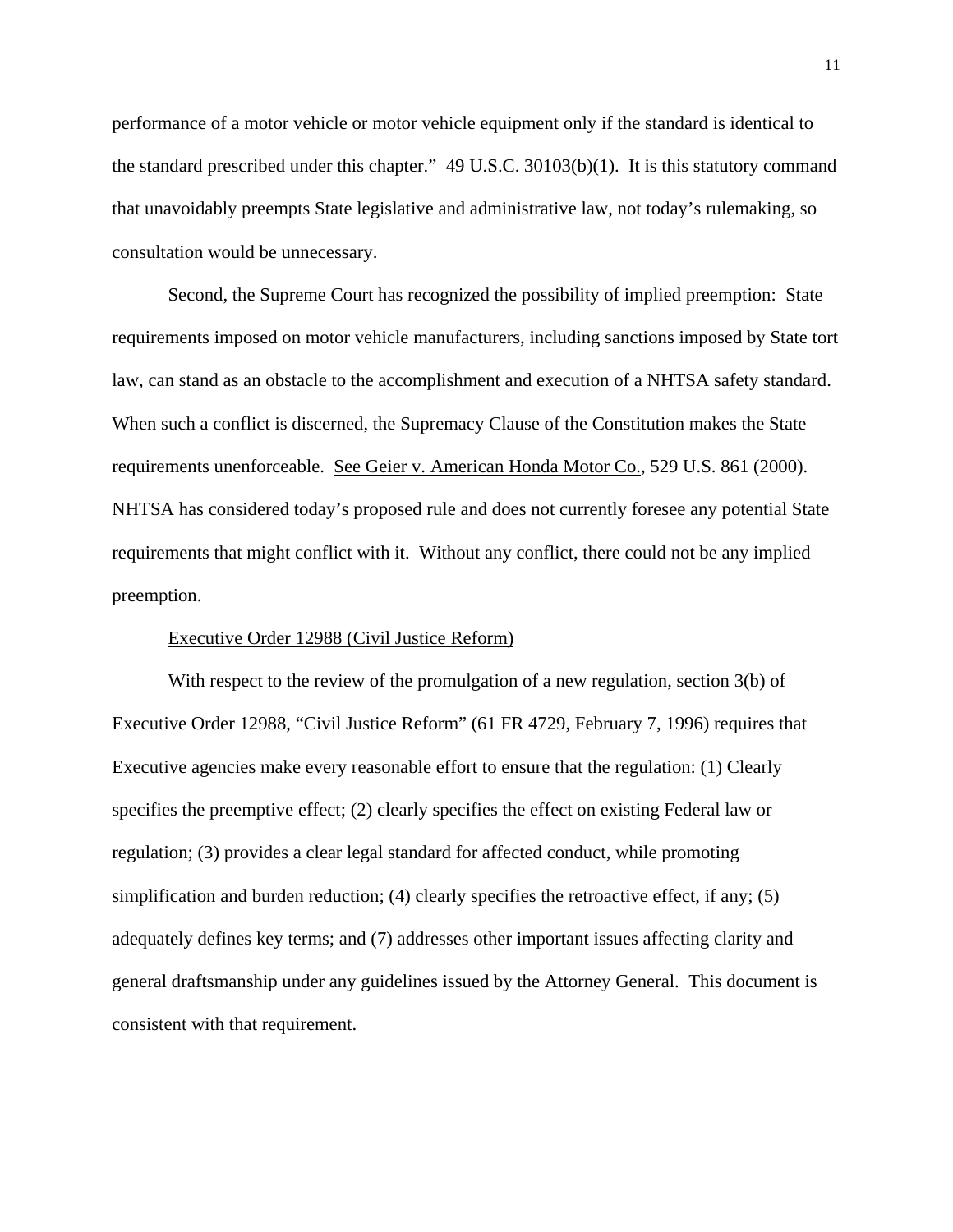Pursuant to this Order, NHTSA notes as follows. The preemptive effect of this proposed rule is discussed above. NHTSA notes further that there is no requirement that individuals submit a petition for reconsideration or pursue other administrative proceeding before they may file suit in court.

# Protection of Children from Environmental Health and Safety Risks

Executive Order 13045, "Protection of Children from Environmental Health and Safety Risks" (62 FR 19855, April 23, 1997), applies to any rule that: (1) is determined to be "economically significant" as defined under Executive Order 12866, and (2) concerns an environmental, health, or safety risk that the agency has reason to believe may have a disproportionate effect on children. If the regulatory action meets both criteria, the agency must evaluate the environmental health or safety effects of the planned rule on children, and explain why the planned regulation is preferable to other potentially effective and reasonably feasible alternatives considered by the agency.

This proposed rule is not expected to affect children and it is not an economically significant regulatory action under Executive Order 12866. Consequently, no further analysis is required under Executive Order 13045.

#### Paperwork Reduction Act

Under the Paperwork Reduction Act of 1995 (PRA), a person is not required to respond to a collection of information by a Federal agency unless the collection displays a valid OMB control number. There is not any information collection requirement associated with this NPRM.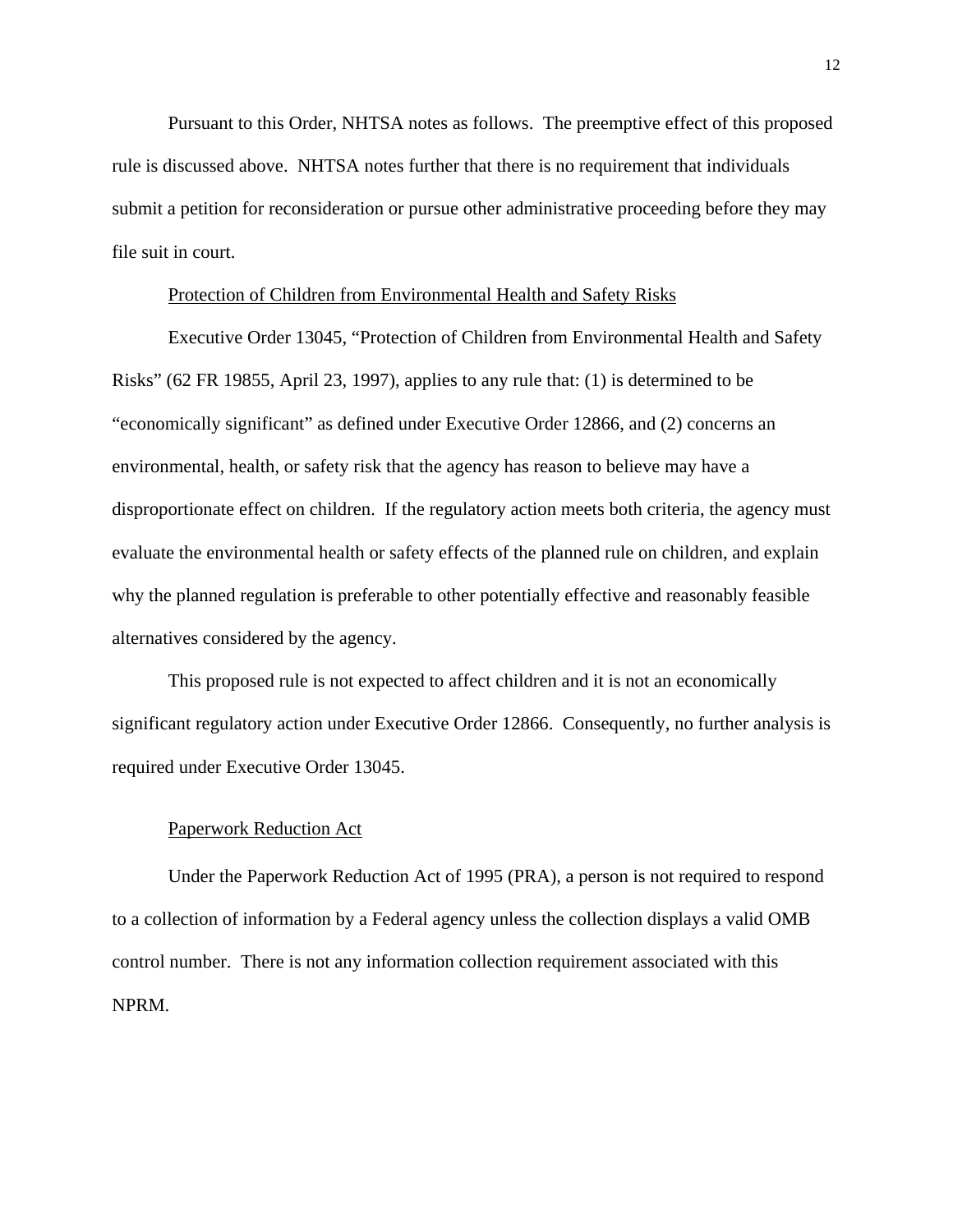# National Technology Transfer and Advancement Act

Section 12(d) of the National Technology Transfer and Advancement Act of 1995 (NTTAA), Public Law 104-113, (15 U.S.C. 272) directs the agency to evaluate and use voluntary consensus standards in its regulatory activities unless doing so would be inconsistent with applicable law or is otherwise impractical. Voluntary consensus standards are technical standards (e.g., materials specifications, test methods, sampling procedures, and business practices) that are developed or adopted by voluntary consensus standards bodies, such as the Society of Automotive Engineers. The NTTAA directs us to provide Congress (through OMB) with explanations when we decide not to use available and applicable voluntary consensus standards. There are no voluntary consensus standards developed by voluntary consensus standards bodies pertaining to this NPRM.

# Unfunded Mandates Reform Act

The Unfunded Mandates Reform Act of 1995 requires agencies to prepare a written assessment of the costs, benefits and other effects of proposed or final rules that include a Federal mandate likely to result in the expenditure by State, local or tribal governments, in the aggregate, or by the private sector, of more than \$100 million annually (adjusted for inflation with base year of 1995). This NPRM would not result in expenditures by State, local or tribal governments, in the aggregate, or by the private sector in excess of \$100 million annually.

# National Environmental Policy Act

NHTSA has analyzed this rulemaking action for the purposes of the National Environmental Policy Act. The agency has determined that implementation of this action will not have any significant impact on the quality of the human environment.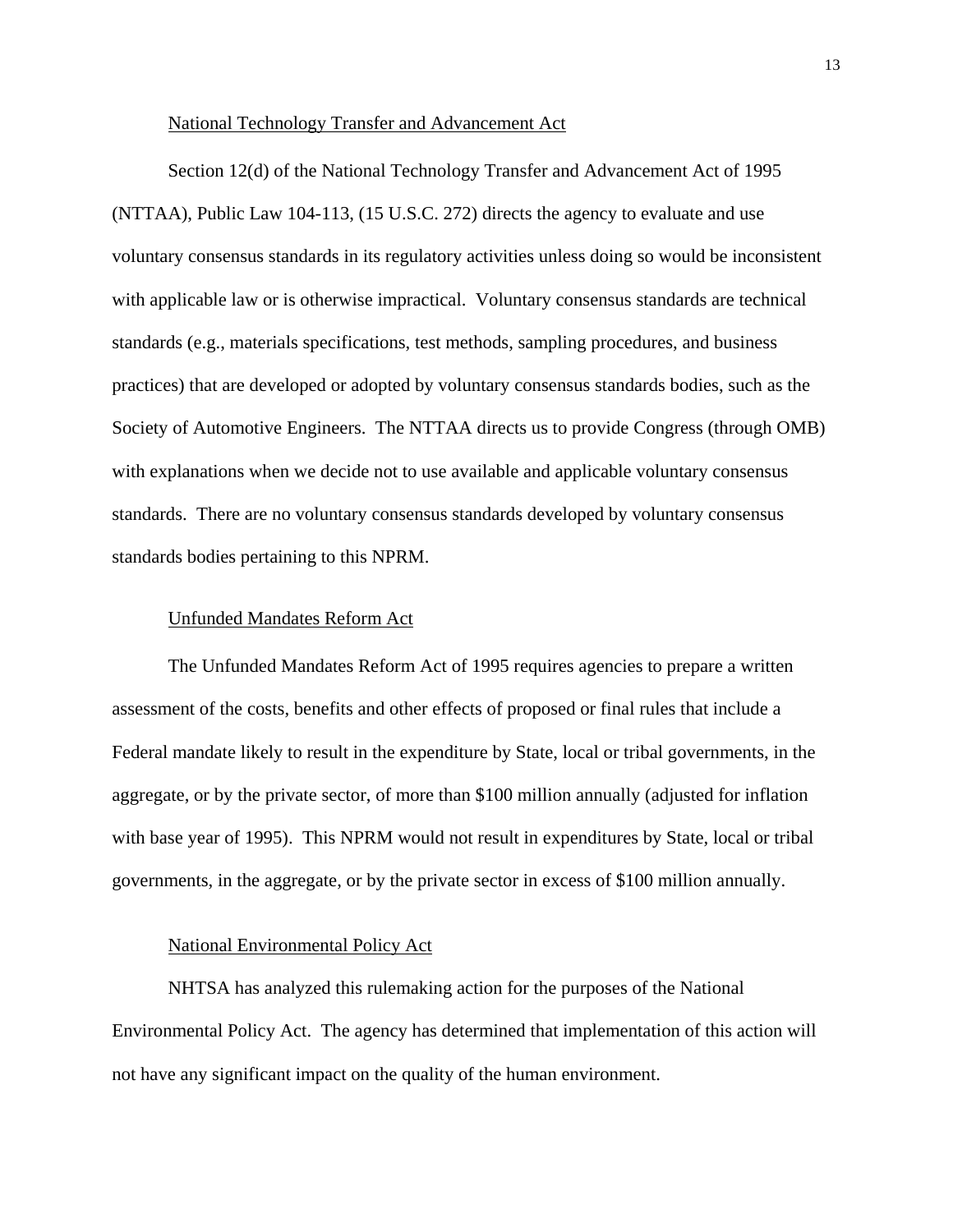# Executive Order 13211

Executive Order 13211 (66 FR 28355, May 18, 2001) applies to any rulemaking that: (1) is determined to be economically significant as defined under E.O. 12866, and is likely to have a significantly adverse effect on the supply of, distribution of, or use of energy; or (2) that is designated by the Administrator of the Office of Information and Regulatory Affairs as a significant energy action. This rulemaking is not subject to E.O. 13211.

# Plain Language

Executive Order 12866 and the President's memorandum of June 1, 1998, require each agency to write all rules in plain language. Application of the principles of plain language includes consideration of the following questions:

- Have we organized the material to suit the public's needs?
- Are the requirements in the rule clearly stated?
- Does the rule contain technical language or jargon that isn't clear?
- Would a different format (grouping and order of sections, use of headings, paragraphing) make the rule easier to understand?
- Would more (but shorter) sections be better?
- Could we improve clarity by adding tables, lists, or diagrams?
- What else could we do to make the rule easier to understand?

If you have any responses to these questions, please include them in your comments on this proposal.

# Regulatory Identifier Number (RIN)

The Department of Transportation assigns a regulation identifier number (RIN) to each regulatory action listed in the Unified Agenda of Federal Regulations. The Regulatory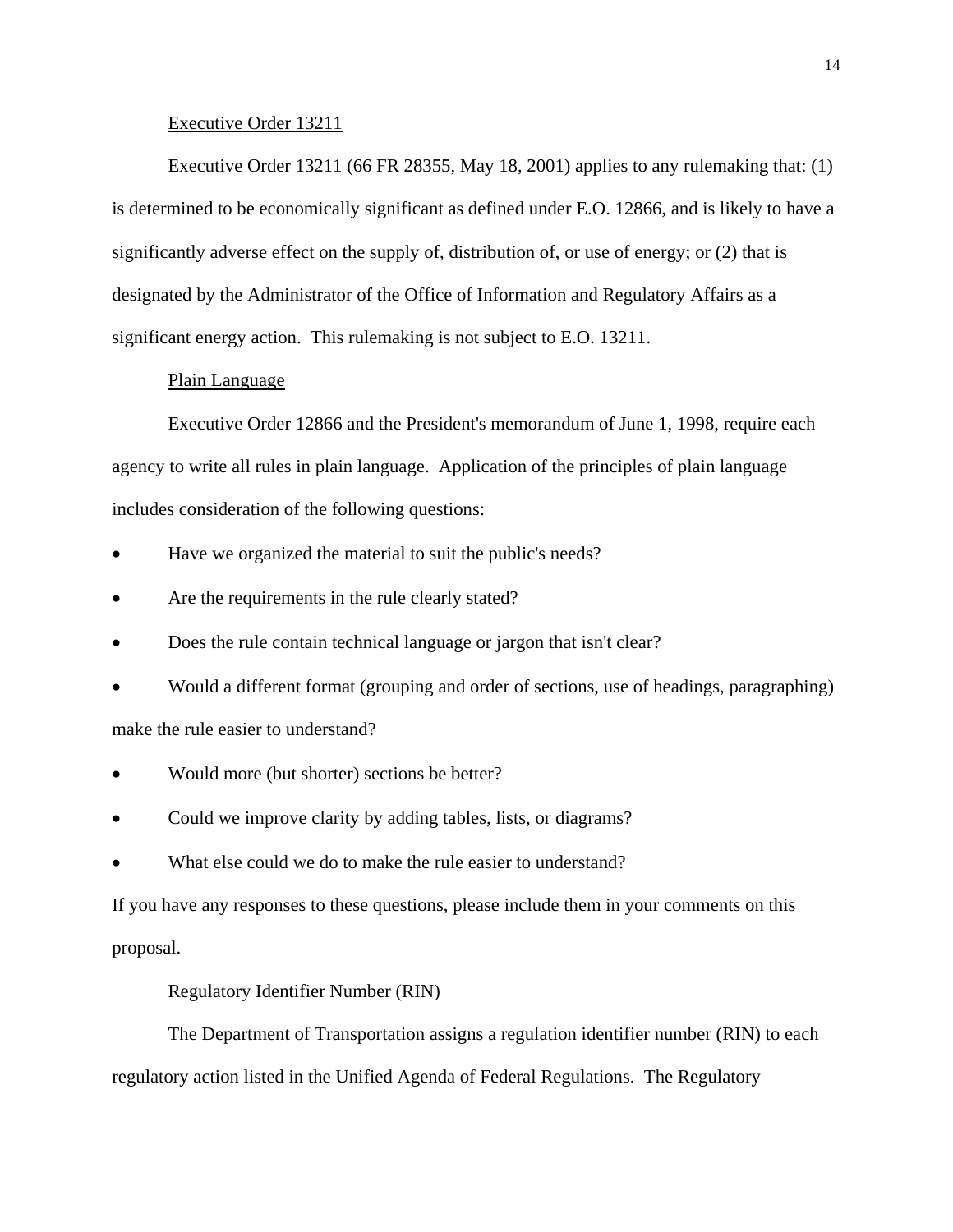Information Service Center publishes the Unified Agenda in April and October of each year. You may use the RIN contained in the heading at the beginning of this document to find this action in the Unified Agenda.

#### Privacy Act

Anyone is able to search the electronic form of all comments received into any of our dockets by the name of the individual submitting the comment (or signing the comment, if submitted on behalf of an association, business, labor union, etc.). You may review DOT's complete Privacy Act Statement in the Federal Register published on April 11, 2000 (Volume 65, Number 70; Pages 19477-78) or you may visit http://www.regulations.gov.

# **List of Subjects in 49 CFR Part 571**

Imports, Motor vehicle safety, Motor vehicles, and Tires.

In consideration of the foregoing, NHTSA proposes to amend 49 CFR Part 571 as set forth below.

# **PART 571 - - FEDERAL MOTOR VEHICLE SAFETY STANDARDS**

1. The authority citation for Part 571 continues to read as follows:

**Authority**: 49 U.S.C. 322, 30111, 30115, 30117 and 30166; delegation of authority at 49 CFR 1.50.

2. Section 571.121 is amended by revising S5.2.3.3(a) to read as follows:

# § **571.121; Standard No. 121; Air brake systems.**

**\* \* \* \* \*** 

S5.2.3.3 *Antilock malfunction indicator.*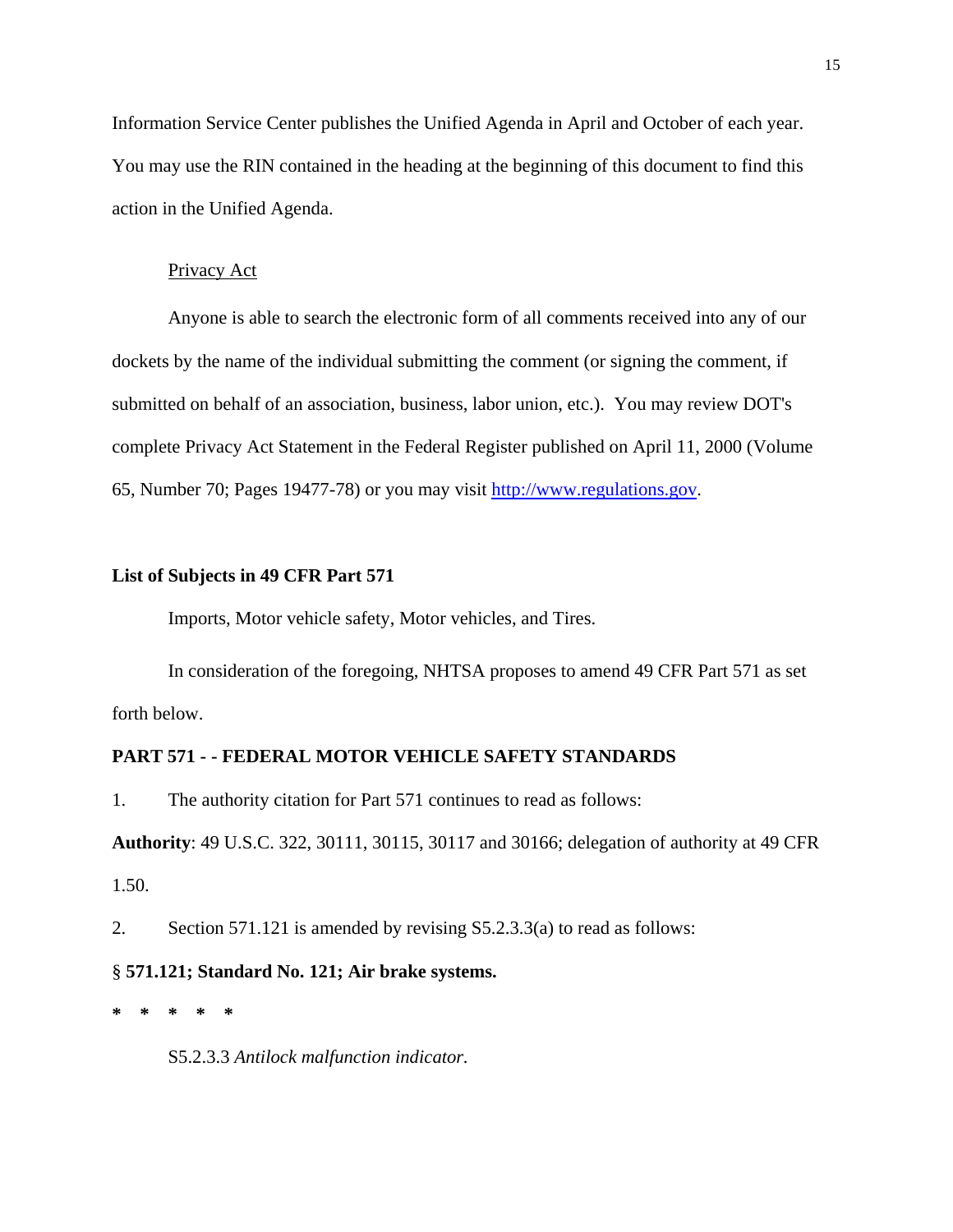(a) In addition to the requirements of S5.2.3.2, each trailer and trailer converter dolly manufactured on or after March 1, 1998, and before March 1, 2011, shall be equipped with an external antilock malfunction indicator lamp that meets the requirements of S5.2.3.3 (b) through (d).

\* \* \* \* \*